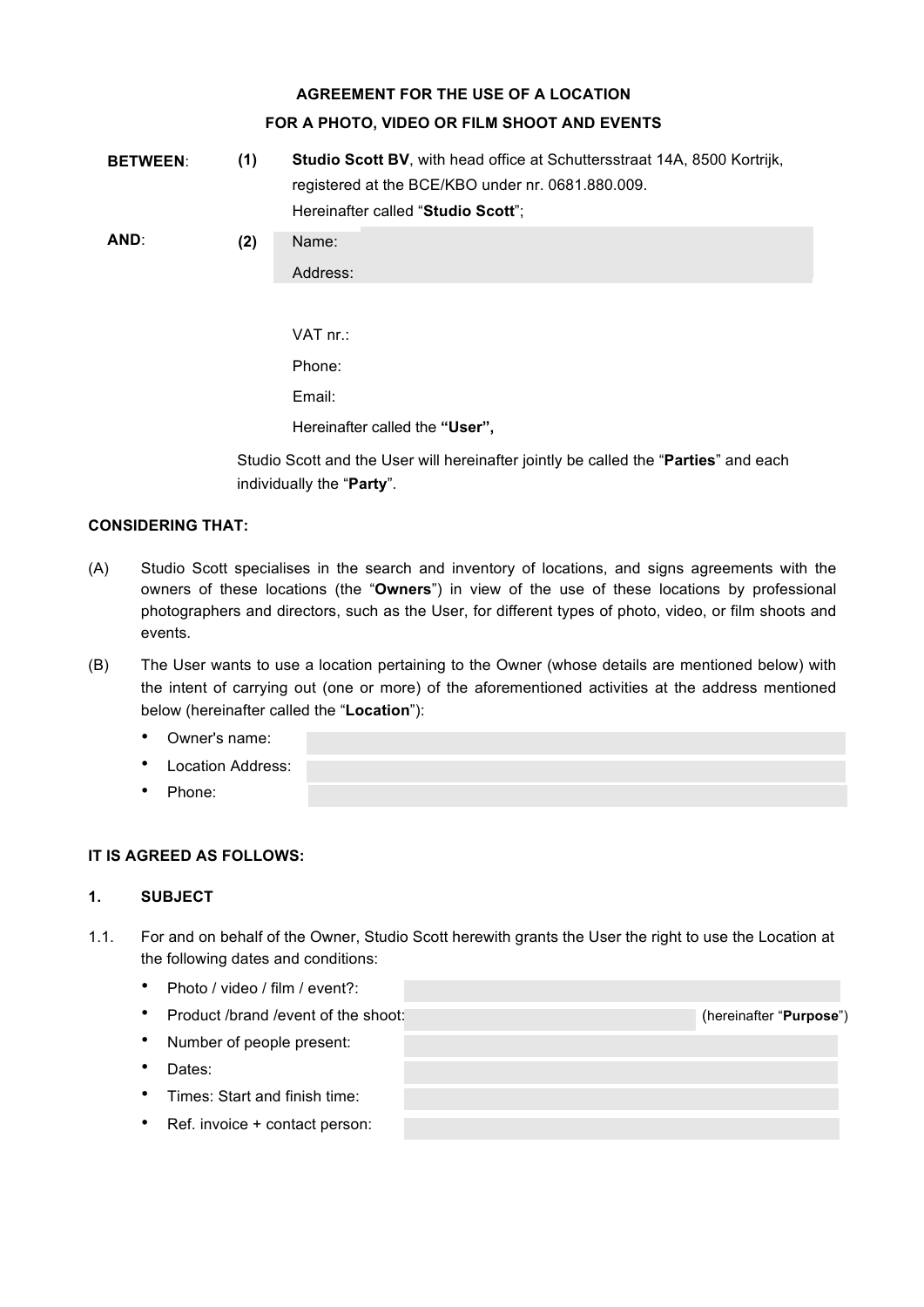For information: A half day has a maximum duration of 5 hours and is either a morning or an afternoon. In case a presence of over 5 hours is needed, a full day will be invoiced. A full day has a maximum duration of 10 hours and a use of maximum 15 people. For more than 15 people, a different rate will be calculated, and the property will be available up to 12 hours per day. Every supplementary hour will be invoiced at €75.00/hour (excl. VAT) from the start of the hour, unless agreed otherwise prior to starting the shoot. For events, every supplementary hour will be invoiced at €100.00/hour (excl. VAT) from the start of the hour. For events, other agreements may be in force and will be agreed upon by email.

Special conditions (e.g., limited access to certain locations / specific requirements from the Owners): The User and their team must be well aware of the current regulations regarding COVID-19 and must

strictly obey these regulations. The User is solely responsible for the safety at the Location.

- 1.2. Under this agreement, Studio Scott will, to the best of its ability, ensure that the Owner will put the Location at the disposal of the User at the agreed day.
- 1.3. Parties agree that Studio Scott acts for and on behalf of the Owner in this agreement, so the User has a direct contractual relationship with the Owner.

## **2. OBLIGATIONS OF THE USER**

- 2.1. Under this agreement, the User commits to:
	- always behave as a diligent professional and comply with any reasonable requests or instructions from the Owner;
	- check that the Location is in the agreed condition before the start of the shoot. In case any problems are detected, the User must immediately inform the Owner and Studio Scott, before starting the shoot. The User agrees to be solely responsible for any damage to the Location (or any goods belonging to the Owner) that occurs and is registered during or after the shoot, unless, in accordance with this article, the damage was detected by the User before the start of the shoot and the damage was described and acknowledged by the Owner (Owner's signature required);
	- return the used Location at the end of the shoot in the same condition as it was at the start of the shoot. Failure to do so will result in an additional cost for the User to pay for cleaning the Location;
	- communicate to Studio Scott, at their simple request, the nature of the shoot that will take place; pornographic shoots are explicitly forbidden.
	- in general, immediately contact Studio Scott in the event of any problem (Eveline: 0475/52.83.96, Efie: 0476/55.46.02, Debbie: 0475/74.05.97
	- always take out a professional liability insurance that offers sufficient cover for the risks of his activity and the shoots at the Location.
	- never divulge the Owner's name or the address of the Location to any third party (in the media or otherwise) and to make every reasonable effort to keep the Location and Owner data confidential, except with prior written consent from the Owner;
	- use the images of the shoot only for the agreed Purpose. The images of the shoot will under no circumstance be used for any other purpose, except with prior written consent from Studio Scott;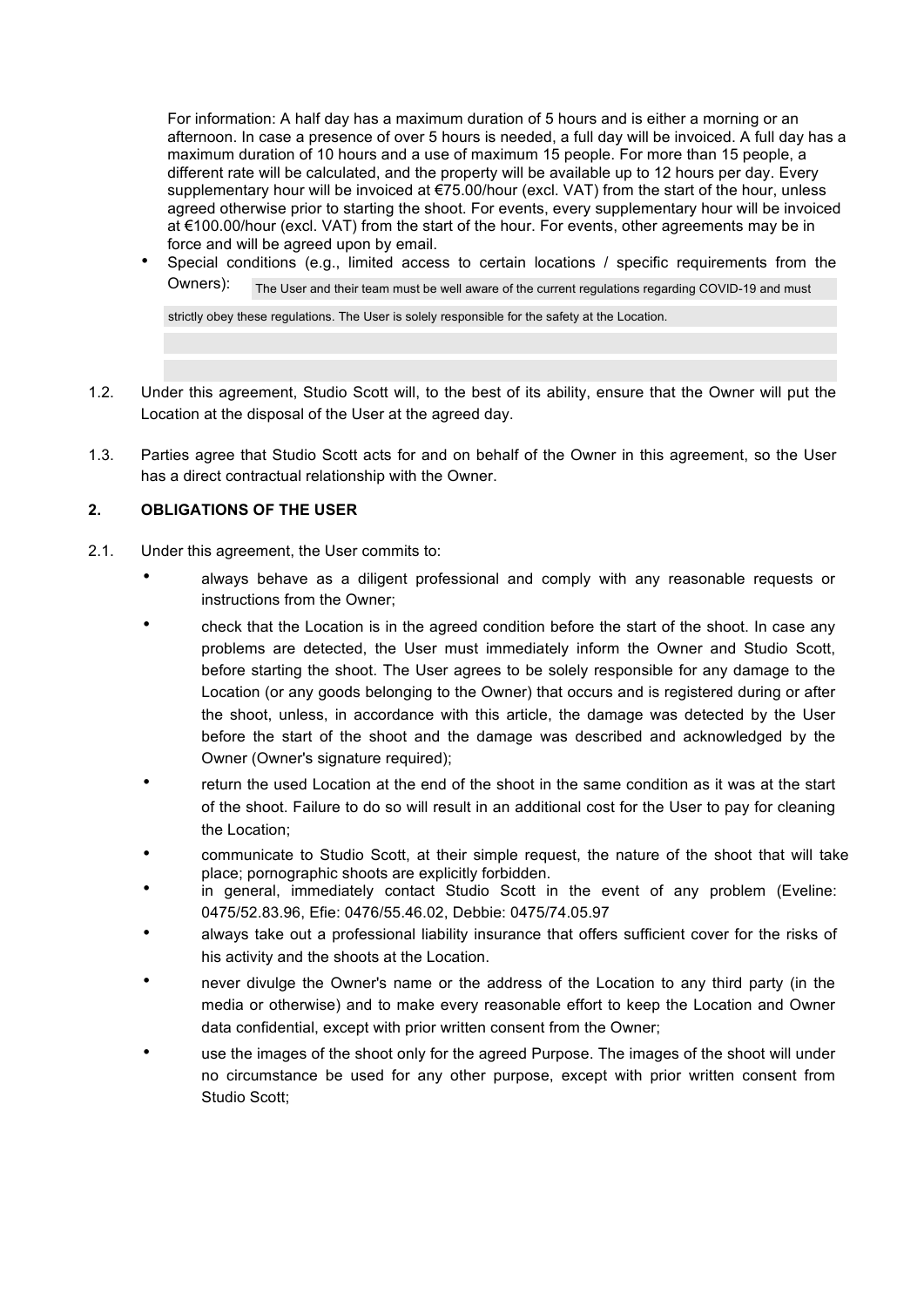- if so desired, prior to the shoot, get permission from the Owner to use kitchen or other electric appliances that are available at the Location.
- 2.2. The User is always solely responsible:
	- for taking out sufficient insurance for the execution of his activities;
	- for any damage caused to the Location or to his equipment, incurred during the shoot or while the equipment is at the Location;
	- for the complete organisation of the shoot at the Location (team, models/actors, weather, drink, coffee, and meals...);

## **3. USER FEE**

- 3.1. For the use of the Location at the conditions and for the duration mentioned in this contract, the User will pay a fee to Studio Scott, amounting to:
	- € (excl. VAT) (hereinafter the "**Fee**").
- 3.2. The User must pay this Fee to Studio Scott within fifteen (15) days after the last day of shooting, on the bank account number of Studio Scott: **BE62 7360 4236 9361**. Studio Scott acknowledges that it will transfer this Fee to the Owner (after deduction of Studio Scott's commission).
- 3.3. In case of (partial) non-payment of an invoice on its due date, the User will be obliged, by law and without prior notification, to pay a 1% penalty interest for each month that has started. In addition, in case of late payment of an invoice, the User will be obliged, by law and without any prior notice, to pay a compensation amounting to 10% of the unpaid invoice amount, with a minimum of €150.00, without prejudice to the right of Studio Scott and/or the Owner to demand a higher compensation after proof of actual losses suffered. All judicial and extrajudicial collection charges will be borne by Studio Scott and/or the Owner. In case of non-payment, Studio Scott has the right to suspend any reservations made by the User until full payment of the invoice is received.

### **4. DURATION**

- 4.1. This agreement is signed by both Parties at the date of the agreement for the limited duration of the shoot as detailed in article 1.
- 4.2. From the moment the date and duration of a particular shoot have been agreed upon by all Parties, the Owner and the User can only cancel this contract free of charge in case of force majeure or for serious reasons (e.g., decease or fire). If the Owner cancels the agreement for the aforementioned reasons, the User cannot claim any compensation from the Owner or Studio Scott. In the event of an outdoor shoot, the User can invoke weather conditions as a serious reason for cancellation, only when communicated at least 48 hours in advance. In case of cancellation by the User without serious reason or force majeure, the User must pay a compensation to Studio Scott, amounting to 100% of the Fee. The User acknowledges that Studio Scott is entitled to a discretionary assessment of whether serious reasons or force majeure exist.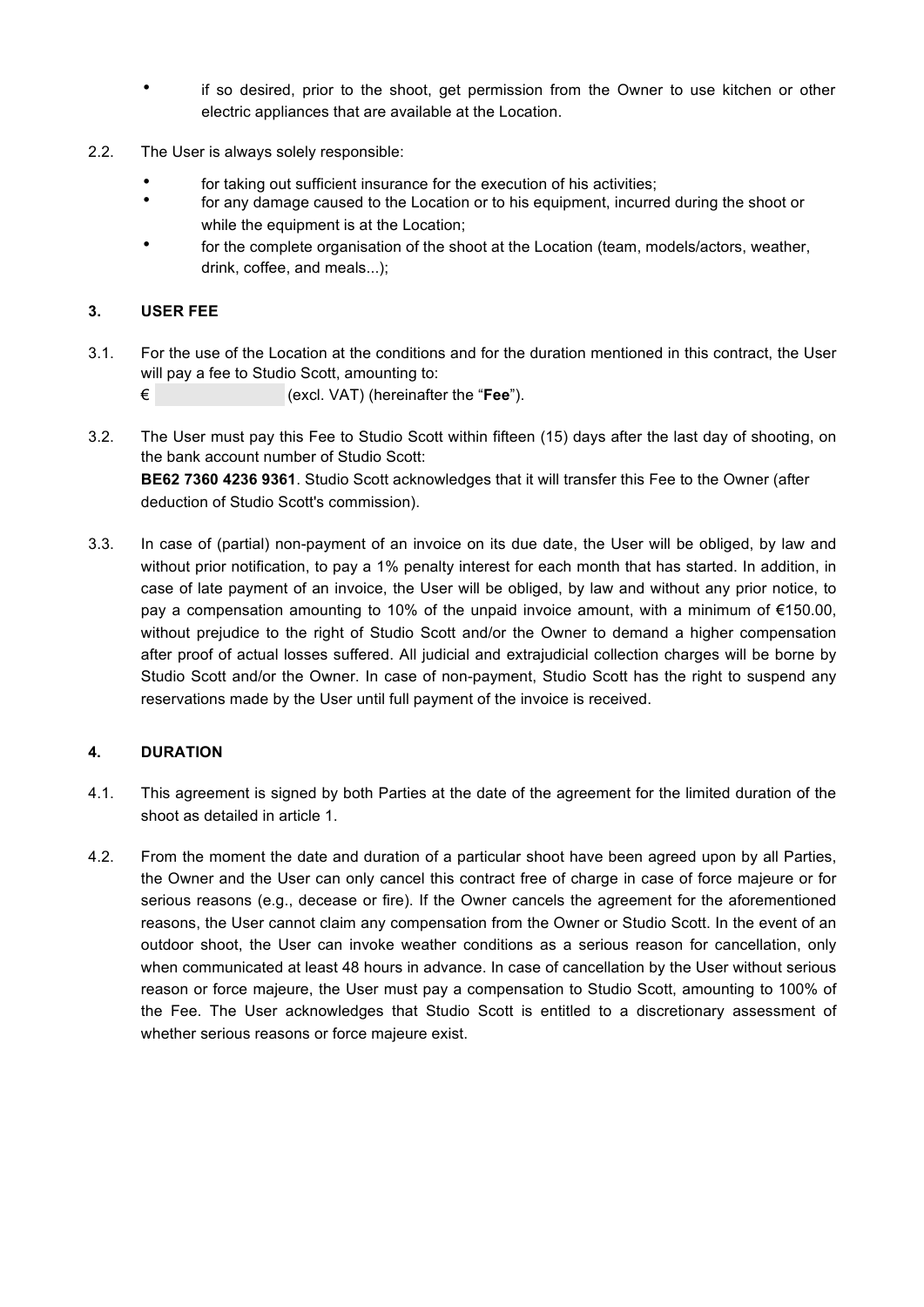# **5. LIABILITY**

- 5.1. In the event of complaints from the Owner about damage to the Location or other complaints during or after the shoot, the User will seek an amicable solution in good faith, at the request of Studio Scott. If an amicable solution cannot be found, the Owner has the right to contact the User directly to obtain compensation for the damage.
- 5.2. In the event of complaints from the User about damage or other complaints during or after the shoot, the User will immediately inform Studio Scott. In that case, Studio Scott will contact the Owner about the issue. If an amicable solution cannot be found, the User has the right to contact the Owner directly to discuss the issue.
- 5.3. If the Owner cannot put the Location at the disposal of the User for serious reasons or force majeure, Studio Scott will contact the User as soon as possible. Except in the event of serious reasons or force majeure, should the Owner (or a third party) not be present at the agreed time to grant the User access to the Location, or if the shoot is rendered impossible for reasons attributable to the Owner, the User can claim from the Owner an amount of maximum 100% of the agreed Fee (after deduction of Studio Scott's commission), increased with any other reasonable production costs. The User explicitly accepts that, in case of wrongful cancellation by the Owner, the total liability for the Owner, is limited to a maximum compensation of €7,500.
- 5.4. Based on this agreement, Studio Scott is merely the intermediary between the User and the Owner and cannot be held liable for any losses suffered by the User. Without prejudice to the foregoing, Studio Scott will only be held liable in case of gross negligence or wilful misconduct in the execution of its activities, with a maximum liability to the User amounting to the agreed Fee.

## **6. NON-COMPETITION CLAUSE**

- 6.1. The User commits to not sign any agreements, directly or indirectly, with the Owner for the use of this Location (or any other Location from the same Owner) for the duration of this agreement and five (5) years after the date of this agreement, nor via any company, family members or any other way, without the mediation of Studio Scott. The User also acknowledges that the Owner is contractually bound by a non-competition clause that determines that the Owner cannot enter into a direct agreement with the User for as long as the Owner offers his Location through Studio Scott.
- 6.2. Should the User fail to comply with this non-competition clause, or should the Owner agree to violate this non-competition clause, this and any other agreement with Studio Scott will be terminated and the User will pay Studio Scott a compensation amounting to five times the agreed Fee.